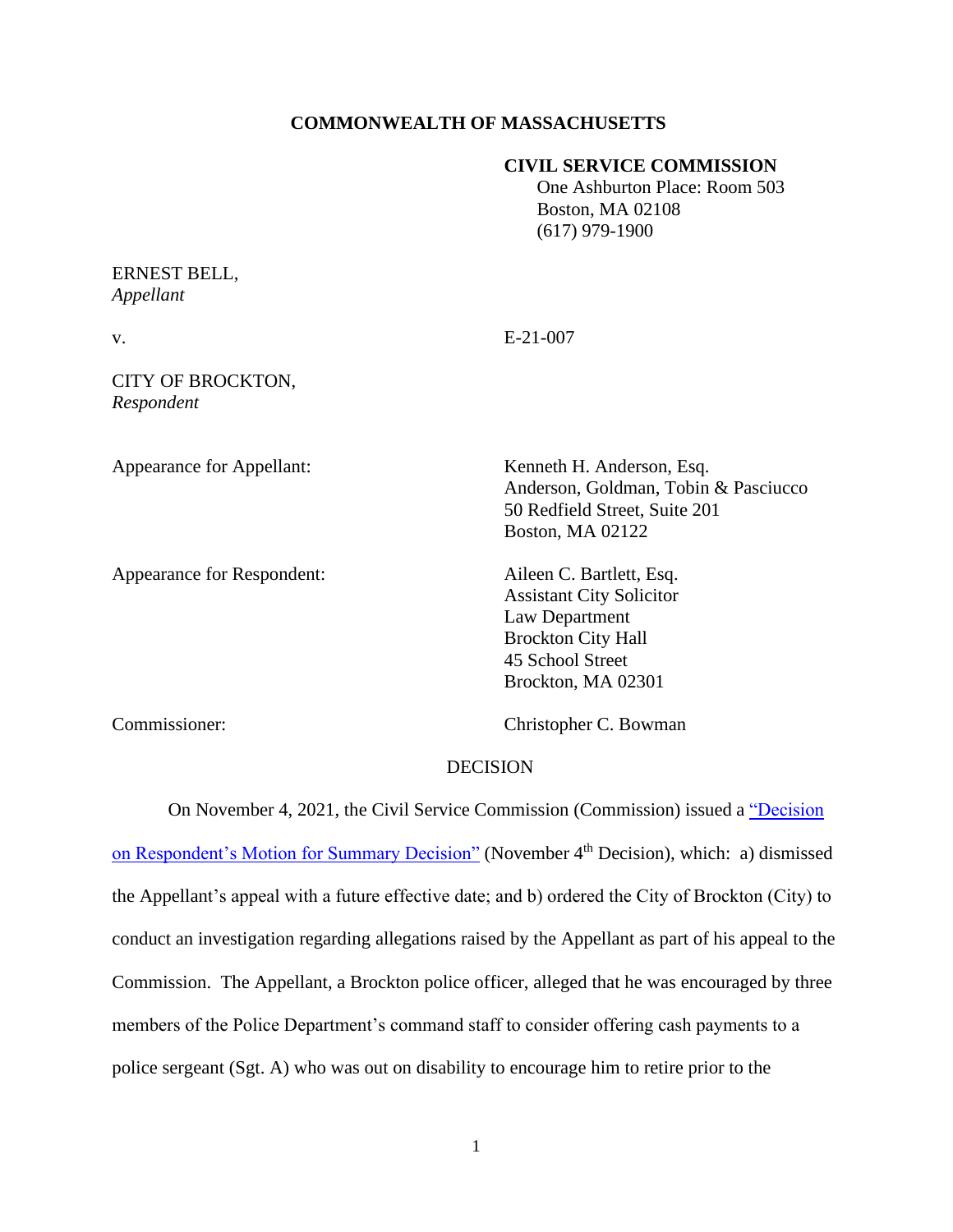expiration of a civil service eligible list for police sergeant upon which the Appellant was then ranked first, after a series of prior promotions. The Appellant also alleged there was a long history of this type of so-called pay-to-play shenanigans in the City's Police Department.

On January 27, 2022, the City submitted an investigative report completed in response to the Commission's November 4<sup>th</sup> decision and the Appellant submitted a reply on February 8, 2022. I have carefully reviewed the entirety of the investigation report including any addenda as well as the Appellant's reply. For the reasons stated below, I see no reason to revoke the dismissal of the Appellant's appeal, but I recommend that the Commission's investigation remain open at this time.

Importantly, as noted in the Commission's November 4<sup>th</sup> decision, the Appellant did not allege, as part of his appeal to the Commission, that Sgt. A asked him for money in exchange for retiring prior to the expiration of the police sergeant eligible list upon which the Appellant was ranked first at the time. Nor did the Appellant make that allegation as part of the City's followup investigation or in the reply that was submitted to the Commission on his behalf. Also, as noted in the Commission's November 4<sup>th</sup> decision, a series of unrefuted documents submitted by the City appears to show, overwhelmingly, that Sgt. A's retirement date was tied more to bona fide medical issues, including his surgery date and his treating physician's desire to wait a period of time post-surgery prior to rendering any final medical opinion regarding Sgt. A's fitness for duty, rather than being tied to the date upon which a new eligible list was established. In short, even when viewing the facts most favorable to the Appellant, his failure to be promoted from the eligible list before it expired was not the result of any so-called "pay-to-play" scheme. Thus, the Appellant cannot show that he is an aggrieved person who should be granted relief by the Commission.

2